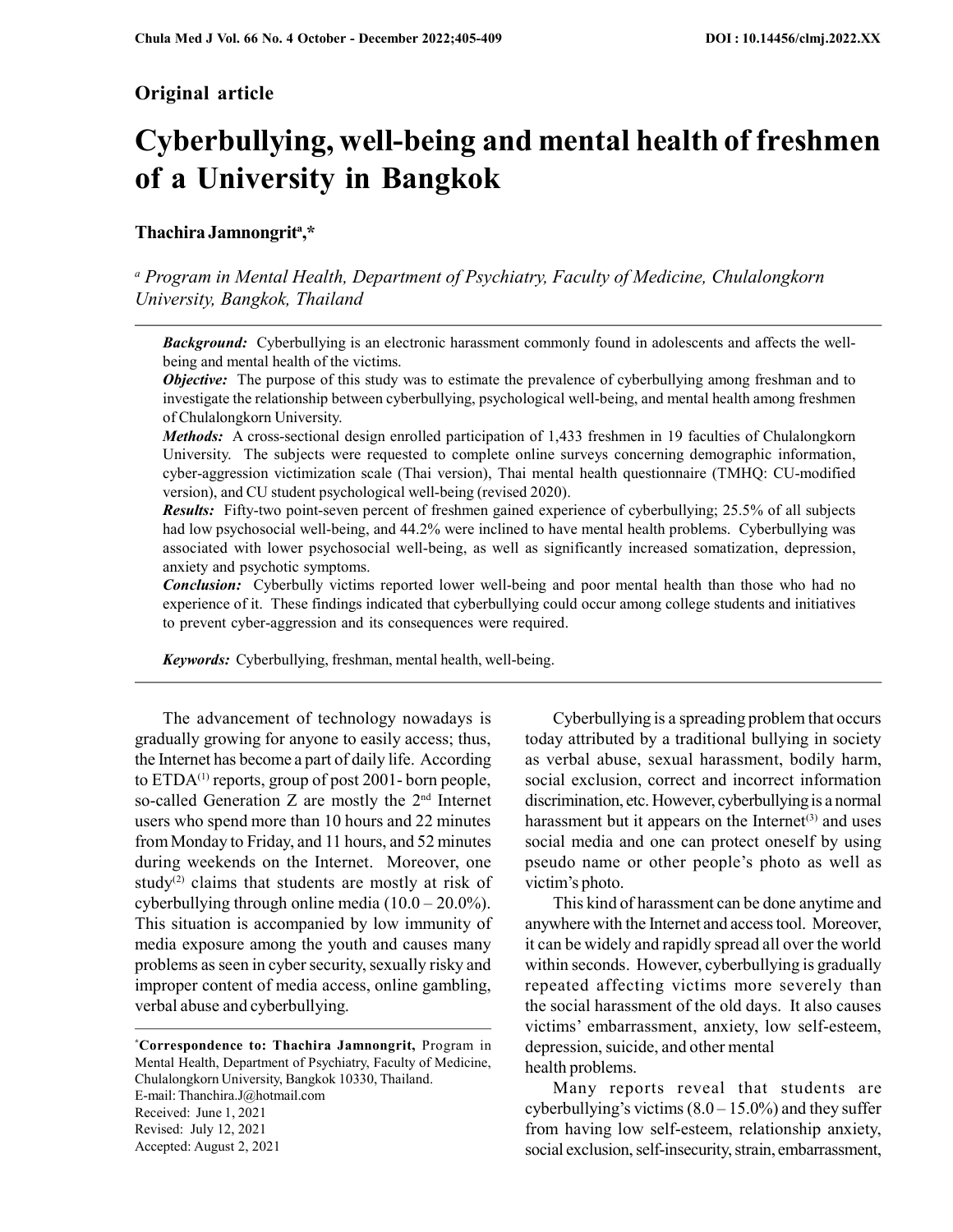loneliness, depression than those who have no experience of cyberbullying. If one with depression symptom, cyberbullying will activate and finally they can be drawn to suicide. The problem shows the impact of changing society as the major role of the Internet in daily life which causes mental health problem and will have negative effect on everyone. Several studies aimed to estimate the prevalence of cyberbullying in Thai school but there are no studies exploring cyberbullying cyberbullying in all university students. This study aimed to determine the prevalence of cyberbullying among freshman and investigate the relationship between cyberbullying, psychological well-being, and mental health in order to stimulate student's awareness this kind of harassment.

#### Materials and methods

A cross-sectional descriptive research design was conducted in 1,433 freshmen, studying in the academic of 2020 from 19 faculties of Chulalongkorn University and willing to participate in this study by giving informed consent. In all, students not under 18 years old were recruited by all freshmen of Chulalongkorn University except the Faculty of Nursing.

The study has been approved by the Institutional Review Board (IRB) of the Faculty of Medicine, Chulalongkorn University (IRB no.293/63). The survey was administered through paper or online questionnaires that were innovated by CU-Wellness Center, which was a secure online survey system using informed consent. If students were willing to participate in this study, they submitted the answers. Students were provided with instructions within the online survey and allowed to skip the questions that they feel uncomfortable to answer.

All subjects were invited to provide information by self-reporting using the following questionnaires: 1) demographic information; 2) cyber-aggression victimization developed by Anuroj K. and Pityaratstain  $N$ . (4), the cut-score of the cyberbullying victim is over 0 with the overall Cronbach's alpha coefficient equaling to 0.85; 3) CU student psychological wellbeing revised 2020 developed by Santibenjakun S, revised by the CU-Wellness Center and Nimnuan  $C^{(5)}$ , scores lower than 106 indicates the low level of psychological well-being with the overall Cronbach's alpha coefficient equaling to 0.80 - 0.88; 4) The Thai Mental Health Questionnaire : TMHQ : CU-modified version developed by Phattharayuttawat S. and revised by Nimnuan C.<sup>(6)</sup> with the overall Cronbach's alpha coefficient equaling to 0.89, using cut-score by the 90 (P90) percentage in psychotic and depression symptom part and the 95 (P90) percentage in anxiety, somatization and social function part.

#### Statistical analysis

The analyses were conducted using the SPSS program version 22.0 including descriptive statistics, Chi-square for testing the correlation among factors related to cyberbullying, psychosocial well-being, and mental health. Logistics regression and predictive analysis was used to predict the relationship between cyberbullying, psychological well-being, mental health and factors related to it by using the enter method ratio.  $P < 0.05$  was considered as significant difference.

## Results

A total of 1,433 (25.2% response rate) of freshmen of Chulalongkorn University were selected and 34 unfulfilled ones were excluded. It has found that most respondents are female (65.0%), male (32.6%), and others (2.4%), ranging with 18 - 31 years of age. The score on psychological well-being was at a moderate level with high on family and society, whereas there was no tendency of mental health problem as scored by mental health test. However, there were 52.7% who experienced cyberbullying and 47.3% who had not (Table 1). It can be divided into 8 types of pain with the item of "receiving a hurtful message from someone" is mostly replied, 36.1% (Table 2).

The results showed significant association among cyberbullying on faculty, curriculum, proper cost, likeness of subject, and mental health problem as well as psychosocial well-being and mental health  $(P < 0.001)$ .

This study showed that those who experienced cyberbullying was negatively associated with psychosocial well-being  $(P < 0.001)$  (Table 3) while it also was significantly related  $(P < 0.001)$  to one type of schizophrenia such as physical symptom  $(OR = 1.920, P < 0.001)$ , depressive symptom  $(OR = 2.625, P < 0.001)$ , anxious symptom  $(OR = 1.625, P < 0.001)$ 2.625,  $P < 0.001$ ), and mental symptom (OR = 3.475,  $P < 0.001$ ) whereas there were other factors contributing to high social adaptation  $OR = 1.641$ ,  $P < 0.001$  (Table 4).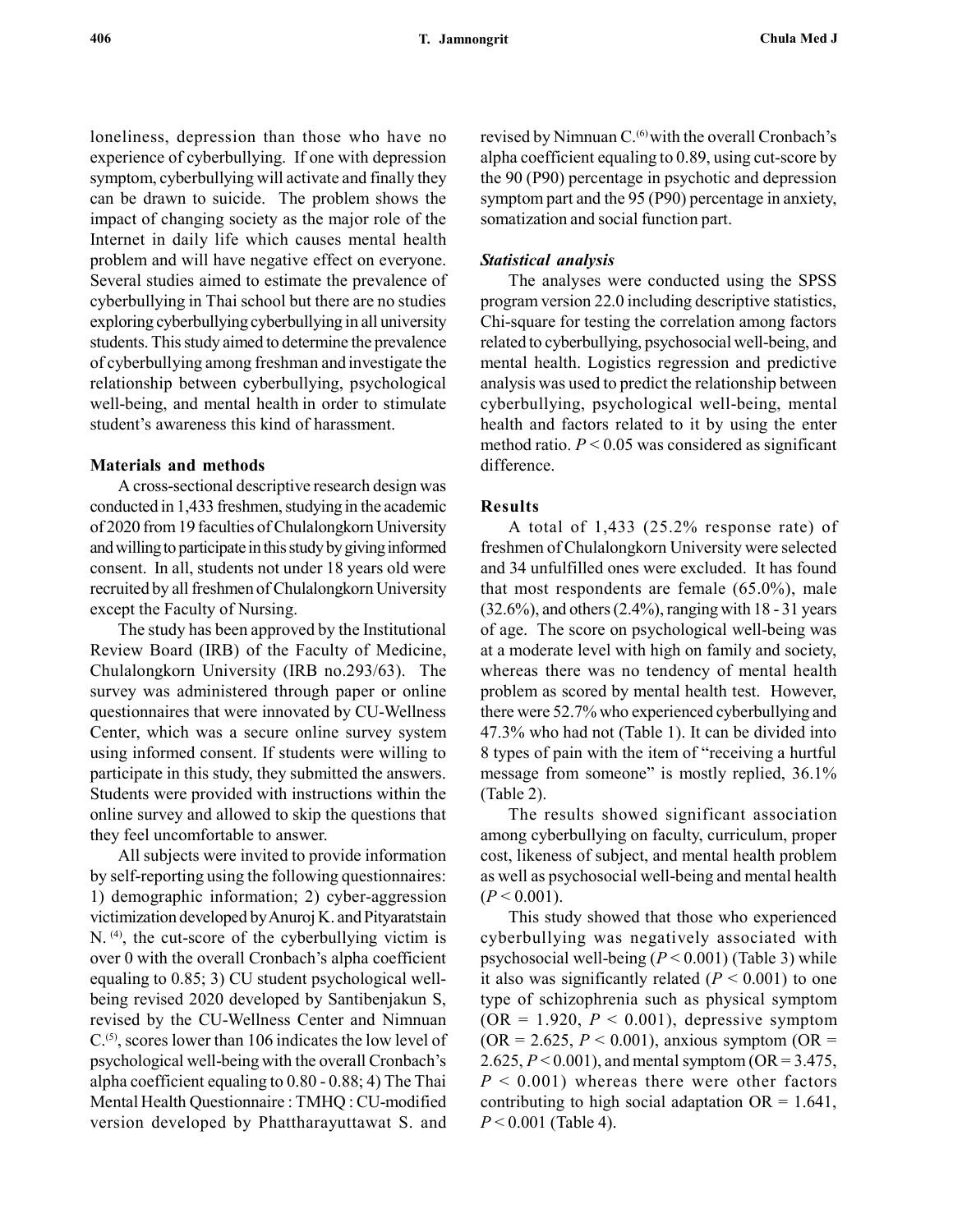| Factor                           | N    | (%)    |
|----------------------------------|------|--------|
| <b>Gender</b>                    |      |        |
| Female                           | 932  | (65.0) |
| Male                             | 467  | (32.6) |
| Others                           | 34   | (2.4)  |
| <b>Faculty group</b>             |      |        |
| <b>Biological Science</b>        | 524  | (36.6) |
| Physical Science                 | 273  | (19.1) |
| Social Science                   | 550  | (38.4) |
| Humanity                         | 86   | (6.0)  |
| <b>Religion</b>                  |      |        |
| <b>Buddhism</b>                  | 1276 | (89.0) |
| Other (and non-religion)         | 157  | (11.0) |
| <b>Cost of living</b>            |      |        |
| Enough                           | 1284 | (89.7) |
| Not enough                       | 148  | (10.3) |
| Liking in field of study         |      |        |
| Like                             | 924  | (64.7) |
| Not like                         | 507  | (35.3) |
| <b>Cyberbullying experiences</b> |      |        |
| No experience                    | 678  | (47.3) |
| Had experience                   | 755  | (52.7) |

Table 1. Demographics and descriptive statistics.

Table 2. Types of cyberbullying experiences.

|                                                                         |     | (%)    |
|-------------------------------------------------------------------------|-----|--------|
| Having something embarrassing or mean posted                            | 217 | (15.1) |
| Receiving a hurtful message from someone                                | 517 | (36.1) |
| Having an embarrassing photo or video posted                            | 162 | (11.3) |
| Having hurtful comments about your photo or video                       | 249 | (17.4) |
| Being purposely excluded online                                         | 245 | (17.1) |
| Having something personal posted that you didn't want others to know    | 218 | (15.2) |
| Having gossip or rumors spread about you                                | 264 | (18.5) |
| Having sexual content sent from someone who was trying to embarrass you | 183 | (12.7) |

Table 3. Binary regression analysis<sup>a</sup> examining the effects of cyberbullying on psychological well-being<sup>b</sup>.

| <b>Predictors</b>                        |                      | aOR $(95\%$ CI                               | <i>P</i> -value              |  |
|------------------------------------------|----------------------|----------------------------------------------|------------------------------|--|
| Buddhism                                 | $-0.473$             | $0.6(0.433 - 0.897)$                         | 0.011                        |  |
| Dislike subjects<br>Cyberbullying victim | $-1.751$<br>$-0.669$ | $0.2(0.091 - 0.330)$<br>$0.5(0.399 - 0.658)$ | ${}_{0.001}$<br>${}_{0.001}$ |  |

<sup>a</sup>Odds ratios adjusted for gender.

b Score >106 on CU-Well.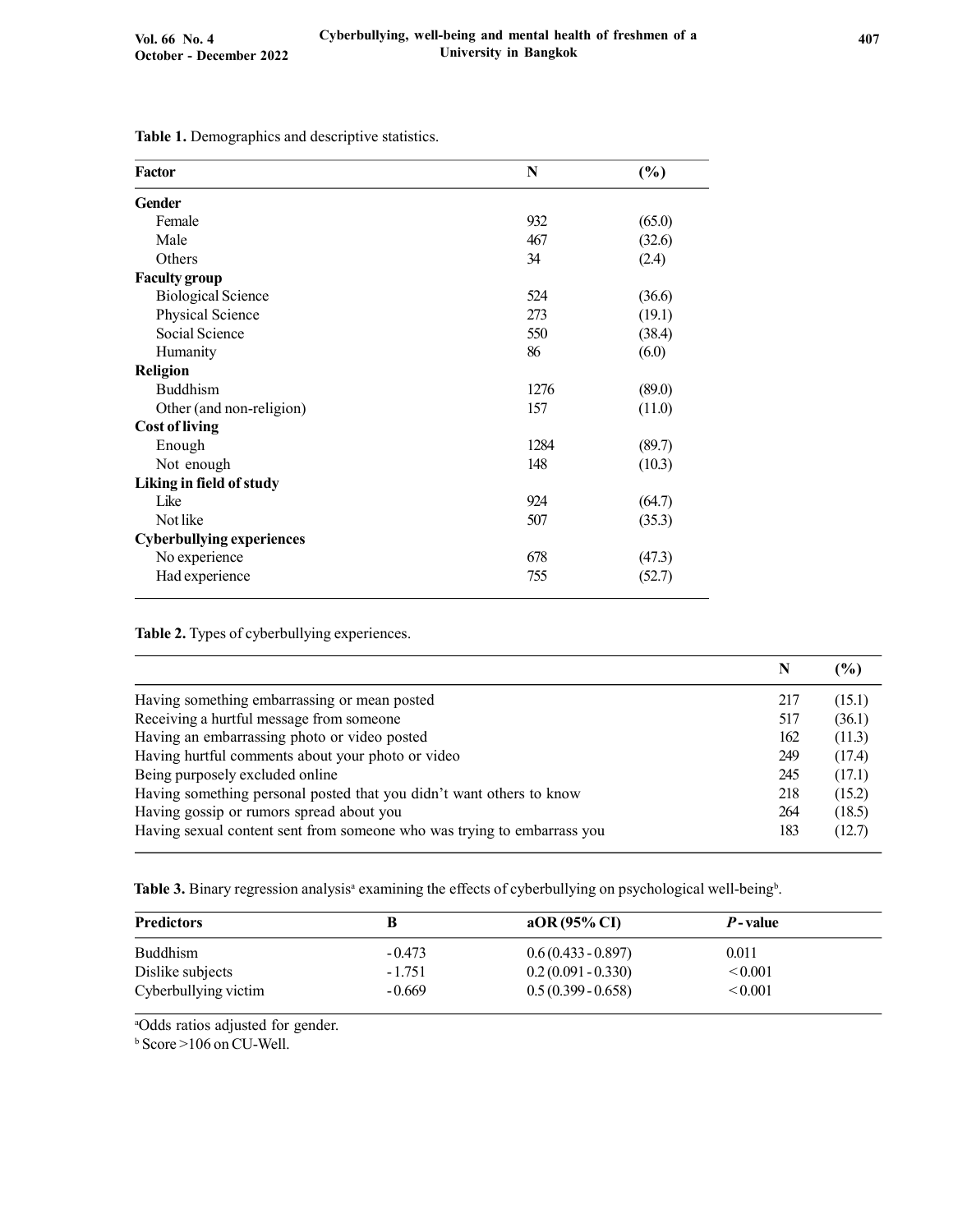| ,, |  |  |  |
|----|--|--|--|
|    |  |  |  |
|    |  |  |  |
|    |  |  |  |

|                                            | <b>Predictors</b>        | B        | aOR (95% CI)         | <i>P</i> -value |  |
|--------------------------------------------|--------------------------|----------|----------------------|-----------------|--|
| psychological well-being<br>Mental problem |                          | $-1.347$ | $0.3(0.214 - 0.316)$ | < 0.001         |  |
| at least one symptom                       | Cyberbullying victim     | 1.070    | $2.9(2.255 - 3.762)$ | ${}_{0.001}$    |  |
| Somatization <sup>b</sup>                  | Psychological well-being | $-0.940$ | $0.4(0.311 - 0.491)$ | <0.001          |  |
|                                            | Cyberbullying victim     | 0.652    | $1.9(1.377 - 2.678)$ | ${}_{0.001}$    |  |
| Depression <sup>c</sup>                    | Psychological well-being | $-1.060$ | $0.2(0.157 - 0.242)$ | ${}_{0.001}$    |  |
|                                            | Cyberbullying victim     | 0.965    | $2.6(1.989 - 3.465)$ | ${}_{0.001}$    |  |
| Anxiety <sup>d</sup>                       | Psychological well-being | $-0.880$ | $0.4(0.336 - 0.511)$ | ${}_{0.001}$    |  |
|                                            | Cyberbullying victim     | 0.965    | $2.6(1.927 - 3.577)$ | ${}_{0.001}$    |  |
| Psychotic <sup>e</sup>                     | psychological well-being | $-0.537$ | $0.6(0.470 - 0.727)$ | ${}_{0.001}$    |  |
|                                            | Cyberbullying victim     | 1.246    | $3.5(2.436 - 4.958)$ | ${}_{0.001}$    |  |
| Social function <sup>f</sup>               | Psychological well-being | 1.458    | $4.3(3.176 - 5.816)$ | ${}_{0.001}$    |  |
|                                            | Cyberbullying victim     | 0.495    | $1.6(1.123 - 2.397)$ | 0.010           |  |

Table 4. Binary regression analysis<sup>a</sup> examining the effects of cyberbullying on mental health.

<sup>a</sup>Odds ratios adjusted for gender, group of faculties, religion, cost of living, Liking subjects.

 $b$  Score  $\geq 15$  on TMHQ in male and female.

 $\textdegree$  Score  $\geq$  12 on TMHQ in male and  $\geq$  10 in female.

 $d$  Score  $\geq 18$  on TMHQ in male and  $\geq 17$  in female.

 $\text{e}$  Score  $\geq$  7 on TMHQ in male and  $\geq$  17 in female.

f Score  $\geq 18$  on TMHQ in male and  $\geq 15$  in female.

#### Discussion

According to a previous study<sup> $(7, 8)$ </sup>, the results of this study illustrate that there are more than the two results of 19.0% and 15.1% of the whole students showing the influence of the Internet on students, since nowadays it is an important part in daily life such as online learning which exposes one to cyberbullying as well. Thus, the researcher had an assumption about the possibility that the instruments used to measure, or the sample group were different causing the prevalence was more than a previous study. Moreover, the influence of the internet in the present may affect students as an important aspect of their daily lives, especially in online learning. This makes the phenomenon of cyberbullying more prevalent as well. The pattern of cyberbullying is relevant to the previous study $(9, 10)$  as the two tops of cyberbullying are "receiving painful content" and "online rumor or ridicule" as well as online exclusion and sexual embarrassment. Considering the effect of cyberbullying on psychosocial well-being, it is found that the results are relevant to the previous study<sup>(11, 12)</sup> which reveals that those who have not experienced cyberbullying significantly have more well-being scores than those who experienced cyberbullying. They have problems of relationship establishing, unsecure learning and emotion control. As for mental health, cyberbullying affects every aspect of mental health as physical symptom,

depressive symptom, anxious symptom, psychological symptom and social function, especially depressive and anxious symptoms; this is also in agreement with the previous study.(8, 10, 12-15)

Although there is no study concerning the relationship among psychological symptom and cyberbullying, the results of the previous study illustrate that mental health problem is an important consideration and society needs to provide more knowledge about cyberbullying management; whereas social function is not relevant to the previous study<sup>(16)</sup>, i.e., there is no relationship among those with cyberbullying experience and social function, though students' social adaptation is important for reinforcement and more supportive on their good mental health.

In this study, there are some limitations as it is a cross-sectional descriptive study conducted in a university in Bangkok, so that it could not be generalized to the other universities. Moreover, the questionnaires are created for Chulalongkorn University students; it could not be applied to others. Results of the Thai Mental Health Questionnaire: CU-modified version only reveals risk tendency of mental health problem that cannot be interpreted as mental disorder. Finally, the data are collected during the COVID-19 epidemic while most students are online-learning which cannot be compared to their normal learning mode. As a result, the questionnaire response rate was lower